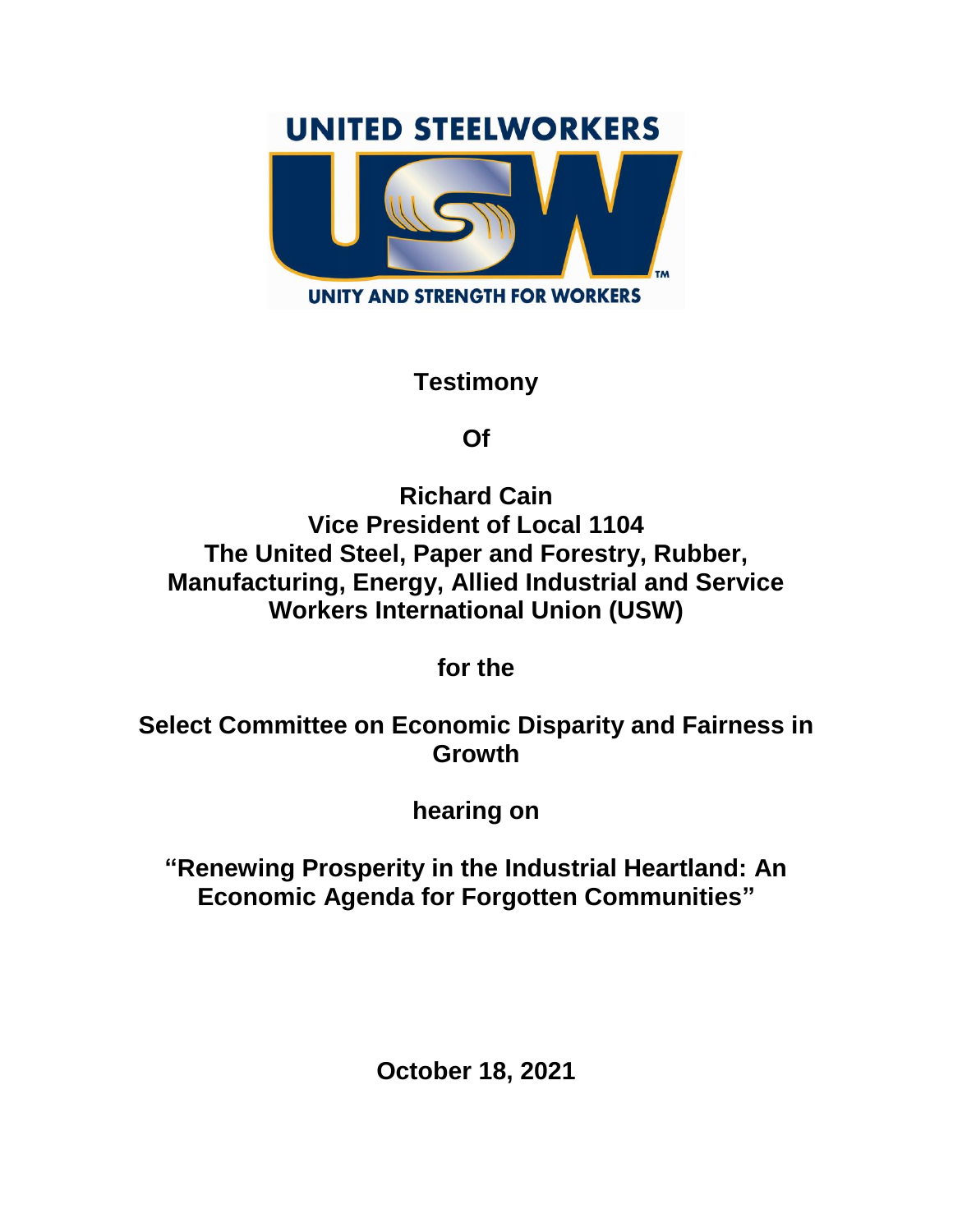Chairman Himes, members of the committee, thank you the opportunity to testify today. My name is Rick Cain and I am a vice president for United Steelworkers Local 1104 and a forty-five-year career steelworker. I call Lorain and the surrounding community my home. My wife and I raised three kids here and they have blessed me with ten grandkids. I have been lucky over the years to not spend a lot of time unemployed, but unfortunately the same cannot be said for too many of my union brothers and sisters – they have been on the front lines of deindustrialization from globalization and a lack of domestic investment in our manufacturing sector.

This select committee is designed to discuss economic disparity and fairness in growth, and my hometown is a prime example of the impacts when there is a lack of fairness in growth and economic equality. In Lorain, we've seen this decline first hand. When I first started at U.S. Steel, there were over 10,000 workers maintaining and operating the mill. This number has steadily decreased over time until today where I am one of 60 employees still working at Republic Steel's bar mill.

Some of the jobs lost over the years can be accounted to automation or poor management decisions, but the lack of federal industrial policy, robust public investment in our schools and communities, and past failed trade agreements supported by both Republican and Democratic administrations has pounded my community, and others like it, across the country.

This did not happen overnight and it is important to take a long view to explain how economic disparity has deep roots that will be hard to remove. For example, the share of manufacturing in total employment from 1970 and 2007 declined in the U.S., from 22.4 percent to 9.9 percent in the United States. <sup>1</sup> Looking more recently, the U.S. has suffered a net loss of more than 91,000 manufacturing plants and nearly 5 million manufacturing jobs since 1997.

These lost jobs have led to systemic, long term displacement in communities like my own, and the lack of attention by policy makers has only made the economic disparity worse and undermined the American dream. Today fewer people in the lower and middle classes are climbing the economic ladder because of our country's failure to invest in itself and defend its industry from unfair trade practices.<sup>2</sup>

In Ohio, deindustrialization has left once prosperous communities across the state poorer, weaker, and in some cases smaller. By 2016, Ohio had lost half of its peak manufacturing jobs, and median household income trailed the nations by

 $\overline{\phantom{a}}$ <sup>1</sup> <https://www.sciencedirect.com/science/article/pii/S0954349X17300954>

<sup>2</sup> <https://www.weforum.org/agenda/2020/09/social-mobility-upwards-decline-usa-us-america-economics/>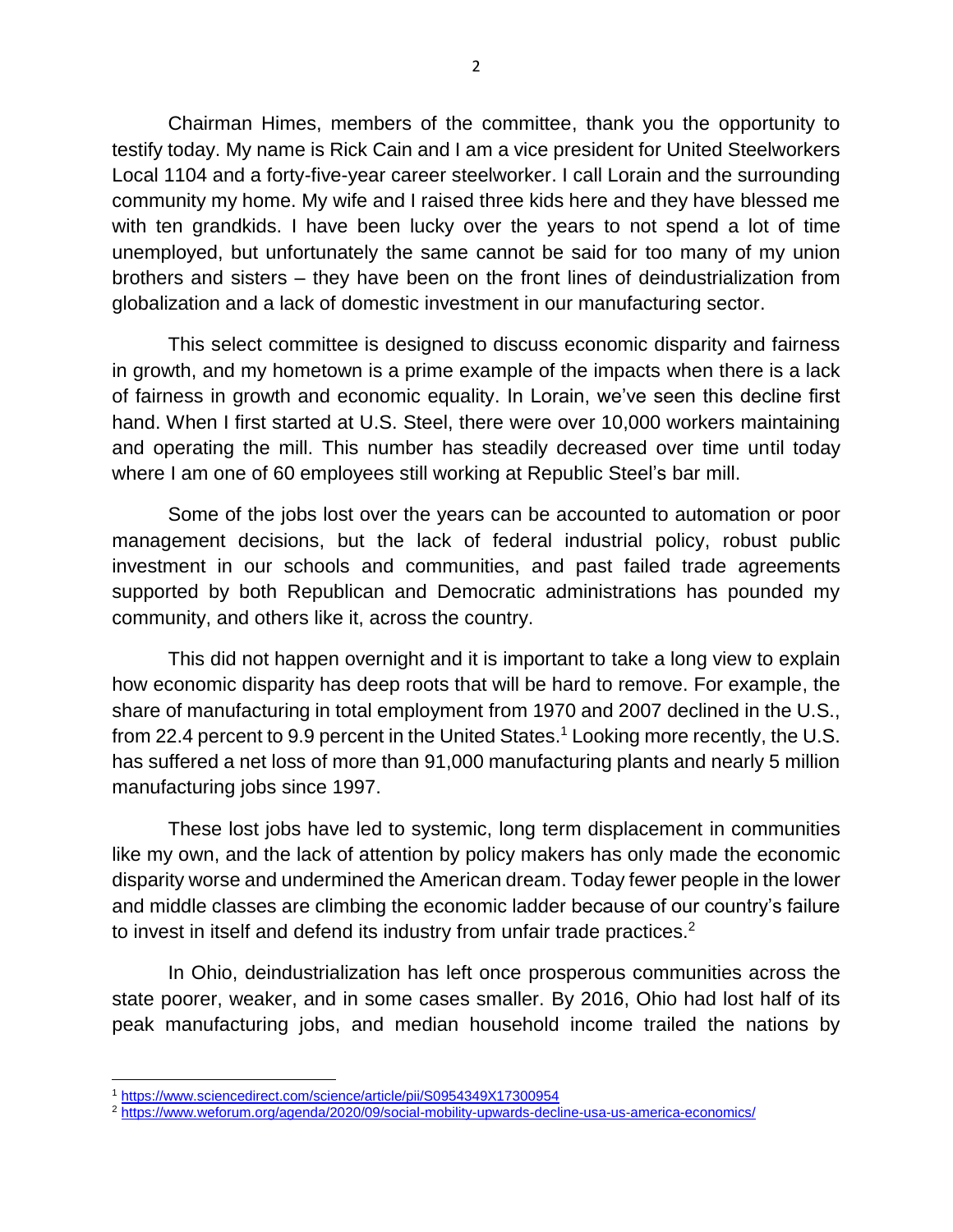\$5,300.<sup>3</sup> Put another way, when the typical home value of homes in Lorain is \$104,216, that is 5 percent of a local home cost.

The Federal Reserve Bank for Cleveland has highlighted that employees who worked in industries with higher trade exposure suffered a difference in cumulative earnings equivalent to almost half of one year's income relative to the earnings of similar workers with less exposure.<sup>4</sup>

But more is at play. We've seen some return of manufacturing jobs into the Midwest, and while manufacturing companies still pay better compared with other industries, the advantage is smaller than in the past. The manufacturing wage premium for Great Lakes states is 26.5 percent lower than in 2000, as the wage premium has shrunk from \$3.72 in 2000 to \$2.74 in 2019. <sup>5</sup>

We have to reverse this trend and ensure that government policy uplifts our kids and communities. I believe my grandkids will succeed when given the proper tools. My family works hard and they deserve the good pay and good benefits that I have at my union job. One of my granddaughters is a teacher, another is going to school for chemical engineering, and one of my grandsons works at Worthington Steel in Cleveland becoming the third generation of my family to work in the steel industry. Another one of my granddaughters is going to school for physical therapy at Cleveland State.

We need to rebuild from the ground up policies that support workers and industry. We need to tackle globalization with an eye toward ensuring economic prosperity for all. The idea of a "worker-centered" trade agenda as highlighted by Ambassador Katherine Tai earlier this year, must be a guide for elected representatives. Income inequality has strongly risen as our country globalized, and we need to recognize that free trade has not lifted all boats.

We also need to support policies that defend our critical infrastructure and national security, like the section 232 tariffs, which have been a boon for the domestic steel industry, and have permitted firms to re-invest more than \$15.7 billion in new or upgraded steel facilities creating at least 3,200 direct new jobs. However, we need to remain vigilant. Recently at the beginning of October, the United Steelworkers joined

<sup>4</sup> [https://www.clevelandfed.org/en/newsroom-and-events/publications/economic-commentary/2019-economic](https://www.clevelandfed.org/en/newsroom-and-events/publications/economic-commentary/2019-economic-commentaries/ec-201915-winners-and-losers-from-trade.aspx)[commentaries/ec-201915-winners-and-losers-from-trade.aspx](https://www.clevelandfed.org/en/newsroom-and-events/publications/economic-commentary/2019-economic-commentaries/ec-201915-winners-and-losers-from-trade.aspx)

 $\overline{a}$ 

<sup>3</sup> [https://www.policymattersohio.org/research-policy/fair-economy/work-wages/state-of-working-ohio/manufacturing-a](https://www.policymattersohio.org/research-policy/fair-economy/work-wages/state-of-working-ohio/manufacturing-a-high-wage-ohio-deindustrialization-and-recovery)[high-wage-ohio-deindustrialization-and-recovery](https://www.policymattersohio.org/research-policy/fair-economy/work-wages/state-of-working-ohio/manufacturing-a-high-wage-ohio-deindustrialization-and-recovery)

<sup>5</sup> [https://www.policymattersohio.org/research-policy/fair-economy/work-wages/trade/promises-unfulfilled](https://www.policymattersohio.org/research-policy/fair-economy/work-wages/trade/promises-unfulfilled-manufacturing-in-the-midwest)[manufacturing-in-the-midwest](https://www.policymattersohio.org/research-policy/fair-economy/work-wages/trade/promises-unfulfilled-manufacturing-in-the-midwest)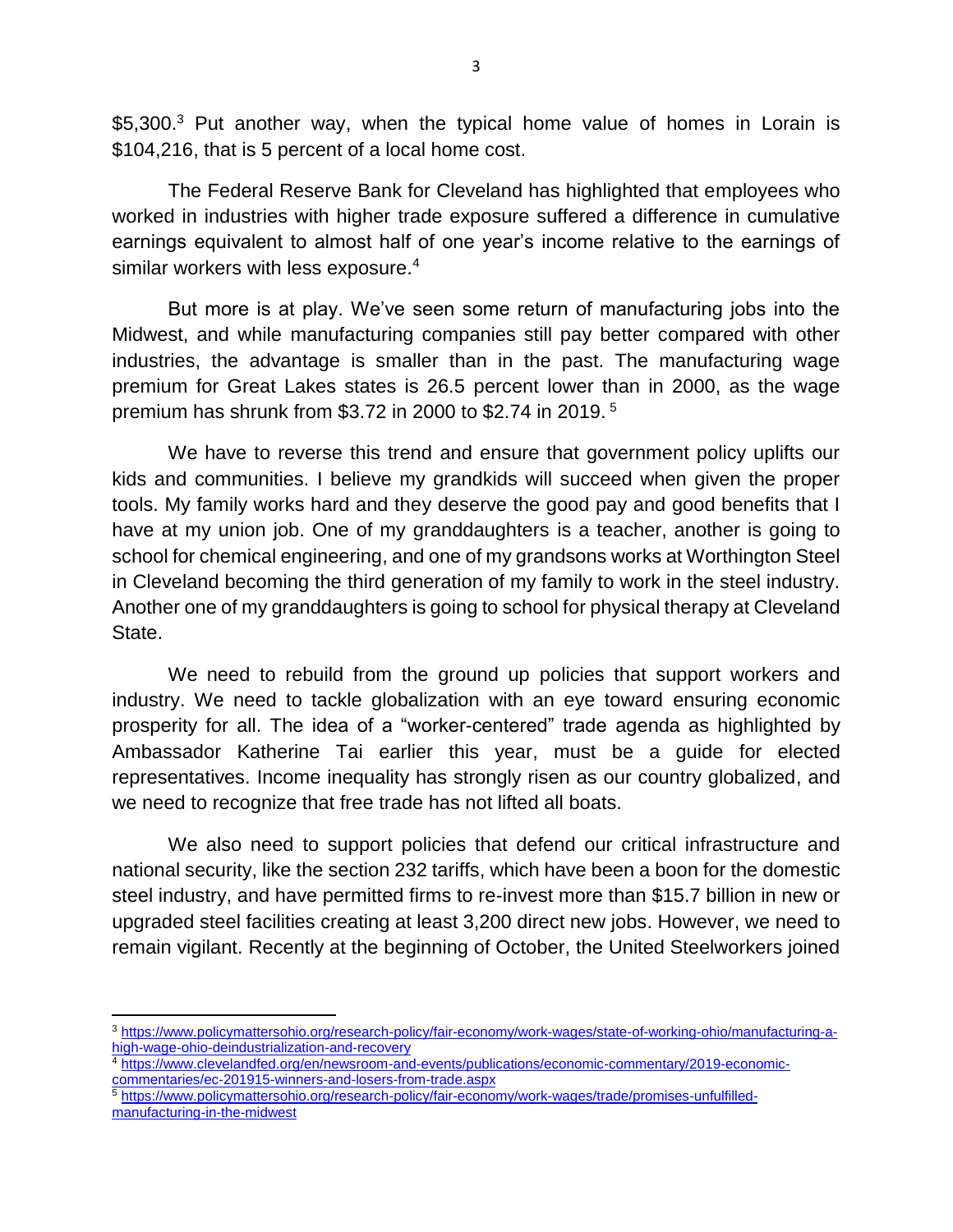United States Steel and others to file a new trade case on oil country tubular goods.<sup>6</sup> Below market dumped and subsidized OCTG imports from Mexico, Korea, Argentina, and Russia have flooded into the market, undercutting domestic production and preventing mills like the USS Lorain tubular operation from restarting. It is telling that three of the four countries in the petition were exempted by the previous administration from 232 tariffs.

Defending and strengthening our country's workers and lowering economic disparity requires at least three key strategic shifts by our country: (1) refocusing federal domestic investments on critical infrastructure; (2) retooling our labor and environmental laws for a twenty-first century democracy; and (3) exporting not just our goods, but our ideals, for a just global economy. Trade policy in particular must play a dual role of defending our communities from unfair trade practices by governments and foreign multi-national corporations, while ensuring the goods and services our workers produce can reach global markets.

Domestic investments in infrastructure and industrial capacity will be key to building a twenty-first century economy. Rebuilding our domestic supply chains will reduce economic disparity, and investing in our U.S. manufacturers will ensure a stronger, more resilient economy. This requires strong procurement laws like Buy America, which will ensure the federal government supports domestic manufacturers with taxpayer dollars. This sort of circular economic approach will ensure we rebuild after the COVID-19 pandemic.

But, physical infrastructure like roads and bridges is not a guarantee for a just economy. Our human infrastructure needs investment as well to ensure that America's workers have both the knowledge and skills to face global competition and to combat growing income inequality.

According to the Economic Policy Institute, de-unionization explains approximately a third of the growth of the wage gap between high and middle wage earners over the 1979–2017 period.<sup>7</sup> Unions have played a key role in improving hours, wages, and working conditions for the country's 150 million plus workers, but eroded labor laws are undermining take home pay for everyone. The drop in union membership has taken \$52 weekly out of nonunion working men's wages alone since 1979.<sup>8</sup>

- <sup>7</sup> <https://www.epi.org/publication/unions-help-reduce-disparities-and-strengthen-our-democracy/>
- 8 *Ibid.*

 $\overline{\phantom{a}}$ <sup>6</sup> <https://www.lexology.com/library/detail.aspx?g=bfb92c60-bbac-44e2-85f0-c3c15e358627>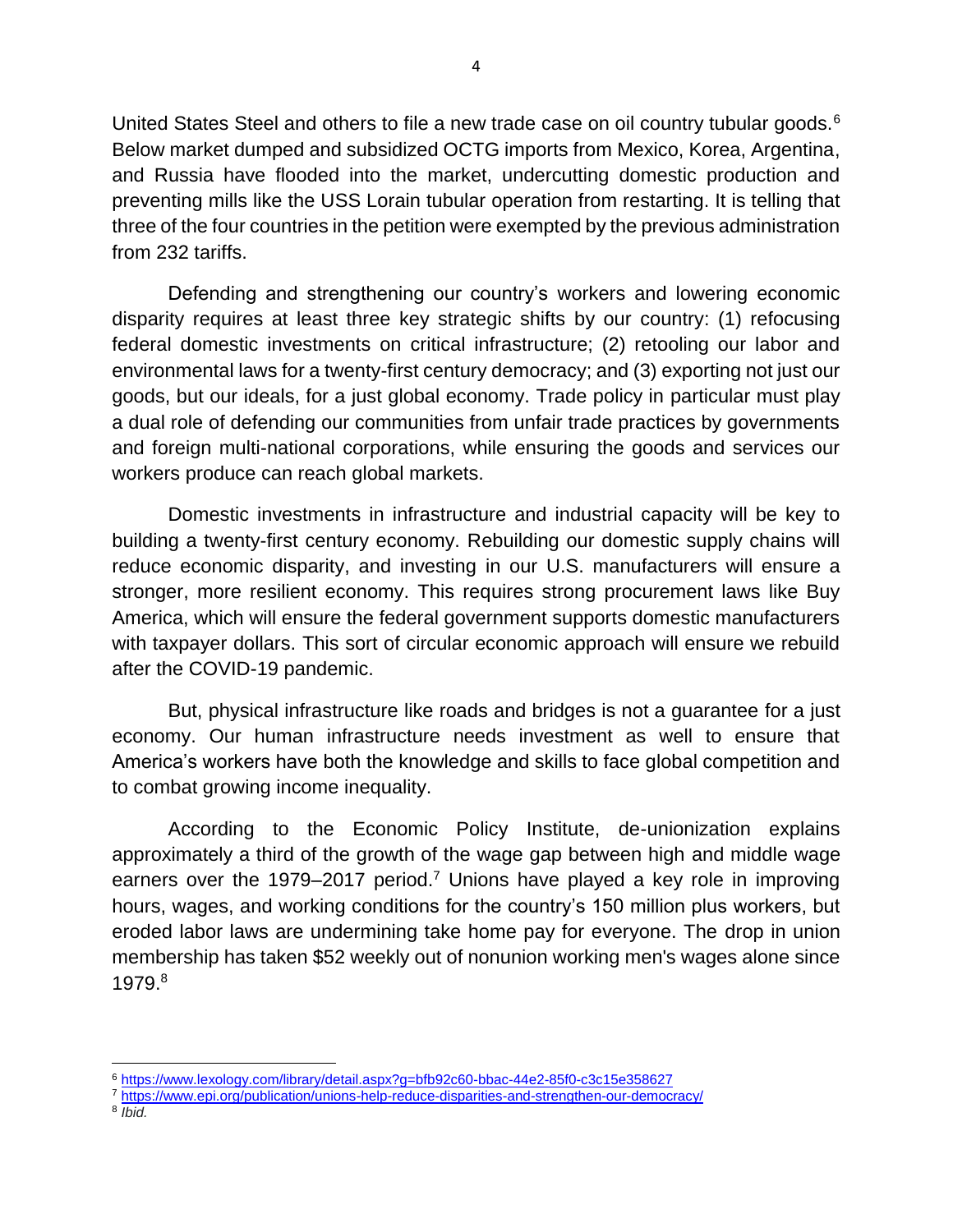Corporations have eroded our labor laws and use every tactic to prevent workers from improving their wages, hours, and working conditions. Bloomberg Law has found that it now takes on average 409 days between the time a union is certified and the time a collective bargaining agreement is finalized with the employer. $9$  This means that often after years of effort by workers to form a union, their employers delay negotiations, stalling in the hopes of breaking the will of its workers.

It is time we upgrade our labor laws to ensure workers have bargaining power. I thank the House of Representatives for passing the PRO Act earlier this year, and urge the Senate to pass this important tool to reducing economic inequality.

Finally, we need to radically alter our trade policy to ensure that we are exporting not just our goods but our ideals. For too long we've allowed free trade at all costs to undermine jobs without the tools to support workers. Chinese import competition alone may explain one-quarter of the aggregate drop in the U.S. manufacturing workforce between 1990 and 2007. <sup>10</sup> The lack of preparation for the negative impacts of trade on communities, like my own, has led to local towns seeing drops in their tax base, layoffs in not just manufacturing, but also in the public services we expect communities to have, and undermining the benefits that so many economists ignored for years.

This impact is still being felt today. I look at the Avon Lake Ford plant and the announcement that the company will not invest the promised \$800 million into the facility as the company looks to shift production to Mexico.<sup>11</sup> This is globalization impacting my neighbors.

Just look at Trade Adjustment Assistance – a program that provides job training for workers who had their jobs impacted by trade – statistics show that close to half a million workers (487,104) qualified for the program from 2016 to 2020.<sup>12</sup> This data is really an inadequate showing too as the program requires that workers know about the program, which is not guaranteed especially in non-union facilities. In addition, employers have to be honest about moving jobs out of the country with local officials or others who could file a petition.

We need to rethink our trade policy so that it puts good middle-class jobs first. If we are not careful, we may very well repeat the failures of manufacturing trade policy with service sector trade. There is growing debate about "digital trade" agreements.

[f5f0aa72-e30e-4f01-b32a-2d033907bd11](https://www.wkyc.com/article/news/local/lorain-county/ford-plans-move-new-project-from-avon-lake-to-mexico/95-f5f0aa72-e30e-4f01-b32a-2d033907bd11)

 $\overline{\phantom{a}}$ <sup>9</sup> <https://btlaw.com/en/insights/blogs/labor-relations/2021/how-long-does-it-take-to-negotiate-a-union-contract>

<sup>10</sup> <https://www.nber.org/papers/w18655>

<sup>11</sup> [https://www.wkyc.com/article/news/local/lorain-county/ford-plans-move-new-project-from-avon-lake-to-mexico/95-](https://www.wkyc.com/article/news/local/lorain-county/ford-plans-move-new-project-from-avon-lake-to-mexico/95-f5f0aa72-e30e-4f01-b32a-2d033907bd11)

<sup>12</sup> <https://www.dol.gov/agencies/eta/tradeact/data>